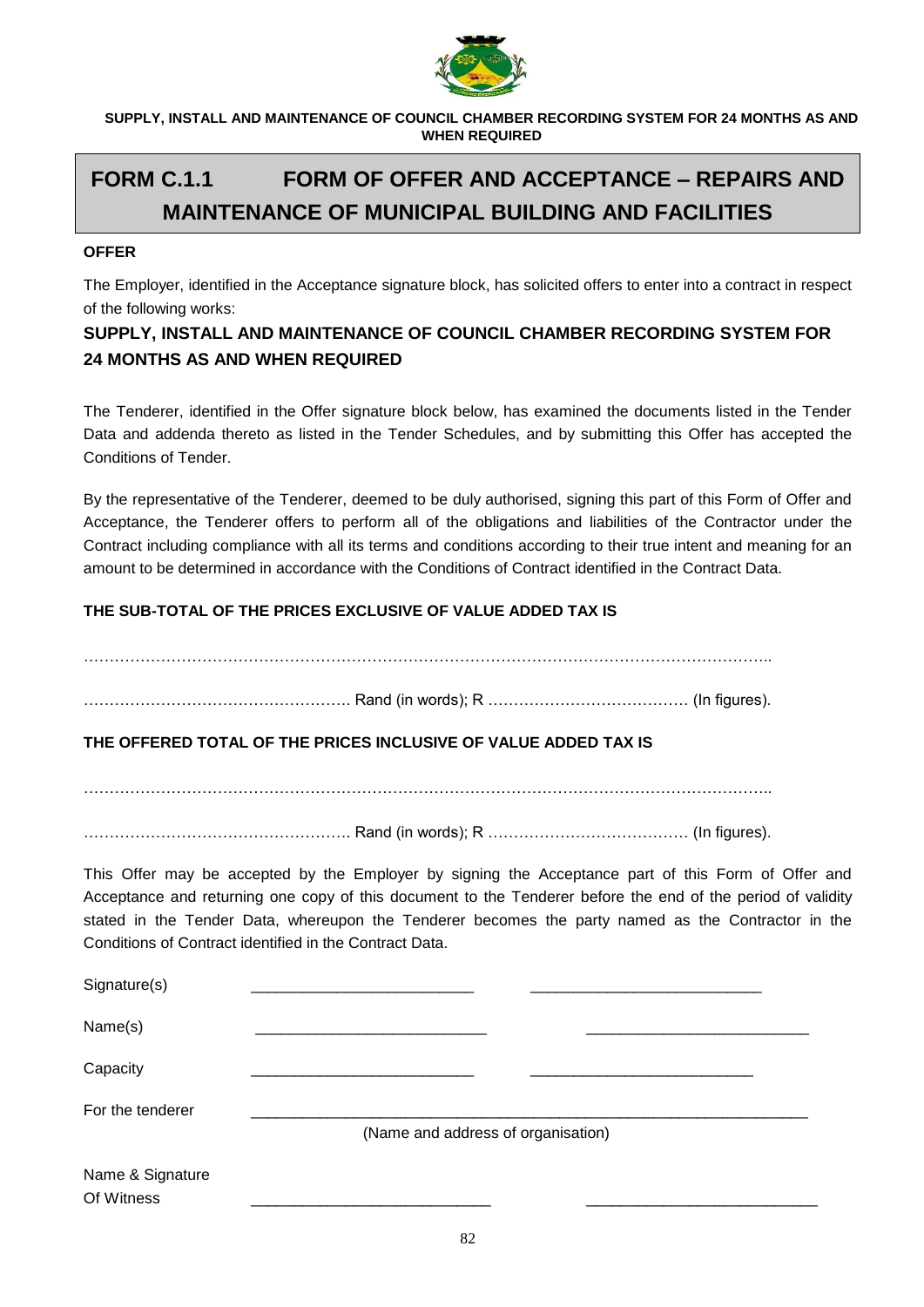

#### **SUPPLY, INSTALL AND MAINTENANCE OF COUNCIL CHAMBER RECORDING SYSTEM FOR 24 MONTHS AS AND WHEN REQUIRED**

name and the Date of the Date of the Date of the Date of the Date of the Date of the Date of the Date of the D

#### **ACCEPTANCE**

By signing this part of this Form of Offer and Acceptance, the Employer identified below accepts the Tenderer's Offer. In consideration thereof, the Employer shall pay the Contractor the amount due in accordance with the Conditions of Contract identified in the Contract Data. Acceptance of the Tenderer's Offer shall form an agreement between the Employer and the Tenderer upon the terms and conditions contained in this Agreement and in the Contract that is the subject of this Agreement.

The terms of the contract are contained in:

- Part 1 Agreements and Contract Data (which includes this Agreement)
- Part 2 Pricing Data
- Part 3 Scope of Work
- Part 4 Additional Documentation

and drawings and documents or parts thereof, which may be incorporated by reference into Parts 1 to 4 above.

Deviations from and amendments to the documents listed in the Tender Data and any addenda thereto listed in the Tender Schedules as well as any changes to the terms of the Offer agreed by the Tenderer and the Employer during this process of offer and acceptance, are contained in the Schedule of Deviations attached to and forming part of this Agreement. No amendments to or deviations from said documents are valid unless contained in this Schedule, which must be duly signed by the authorised representative(s) of both parties.

The Tenderer shall within two weeks after receiving a completed copy of this Agreement, including the Schedule of Deviations (if any), contact the Employer's agent (whose details are given in the Contract Data) to arrange the delivery of any bonds, guarantees, proof of insurance and any other documentation to be provided in terms of the Conditions of Contract identified in the Contract Data at or just after the date this Agreement comes into effect. Failure to fulfil any of these obligations in accordance with those terms shall constitute a repudiation of this Agreement.

Notwithstanding anything contained herein, this Agreement comes into effect on the date when the Tenderer receives one fully completed original copy of this document, including the Schedule of Deviations (if any). Unless the Tenderer (now Contractor) within five days of the date of such receipt notifies the Employer in writing of any reason why he cannot accept the contents of this Agreement, this Agreement shall constitute a binding contract between the parties.

| Signature(s)                   |                                    |      |
|--------------------------------|------------------------------------|------|
| Name(s)                        |                                    |      |
| Capacity                       |                                    |      |
| For the tenderer               |                                    |      |
|                                | (Name and address of organisation) |      |
| Name & Signature<br>Of Witness |                                    |      |
|                                | Name                               | Date |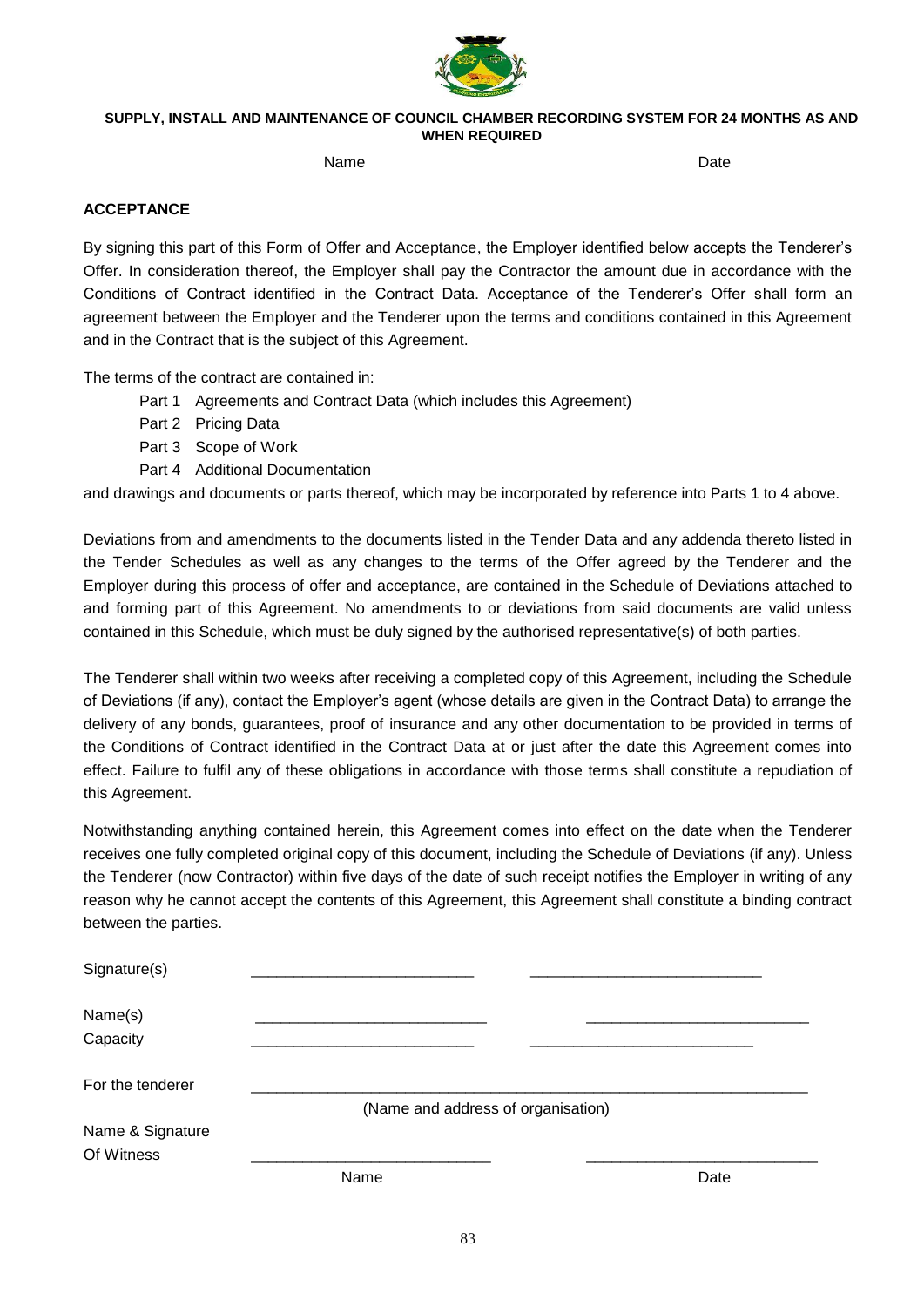

#### **SUPPLY, INSTALL AND MAINTENANCE OF COUNCIL CHAMBER RECORDING SYSTEM FOR 24 MONTHS AS AND WHEN REQUIRED**

## **SCHEDULE OF DEVIATIONS**

#### **Notes:**

- 1. The extent of deviations from the tender documents issued by the Employer prior to the tender closing date is limited to those permitted in terms of the Conditions of Tender.
- 2. A Tenderer's covering letter shall not be included in the final contract document. Should any matter in such letter, which constitutes a deviation as aforesaid become the subject of agreements reached during the process of Offer and Acceptance, the outcome of such agreement shall be recorded here.
- 3. Any other matter arising from the process of offer and acceptance either as a confirmation, clarification or change to the tender documents and which it is agreed by the Parties becomes an obligation of the contract, shall also be recorded here.
- 4. Any change or addition to the tender documents arising from the above agreements and recorded here, shall also be incorporated into the final draft of the Contract.

| $\mathbf 1$  |         |                                                                                                                                                                                                                                |
|--------------|---------|--------------------------------------------------------------------------------------------------------------------------------------------------------------------------------------------------------------------------------|
|              |         |                                                                                                                                                                                                                                |
|              |         |                                                                                                                                                                                                                                |
| $\mathbf{2}$ |         |                                                                                                                                                                                                                                |
|              |         |                                                                                                                                                                                                                                |
|              |         |                                                                                                                                                                                                                                |
| 3            |         |                                                                                                                                                                                                                                |
|              |         | Details experience and the contract of the contract of the contract of the contract of the contract of the contract of the contract of the contract of the contract of the contract of the contract of the contract of the con |
|              |         |                                                                                                                                                                                                                                |
| 4            |         |                                                                                                                                                                                                                                |
|              |         |                                                                                                                                                                                                                                |
|              |         |                                                                                                                                                                                                                                |
| 5            |         |                                                                                                                                                                                                                                |
|              |         |                                                                                                                                                                                                                                |
|              |         |                                                                                                                                                                                                                                |
| 6            |         |                                                                                                                                                                                                                                |
|              | Details |                                                                                                                                                                                                                                |

By the duly authorised representatives signing this Schedule of Deviations, the Employer and the Tenderer agree to and accept the foregoing Schedule of Deviations as the only deviations from and amendments to the documents listed in the Tender Data and addenda thereto as listed in the Tender Schedules, as well as any confirmation, clarification or change to the terms of the Offer agreed by the Tenderer and the Employer during this process of Offer and Acceptance. It is expressly agreed that no other matter whether in writing, oral communication or implied during the period between the issue of the tender documents and the receipt by the Tenderer of a completed signed copy of this Agreement shall have any meaning or effect in the contract between the parties arising from this Agreement.